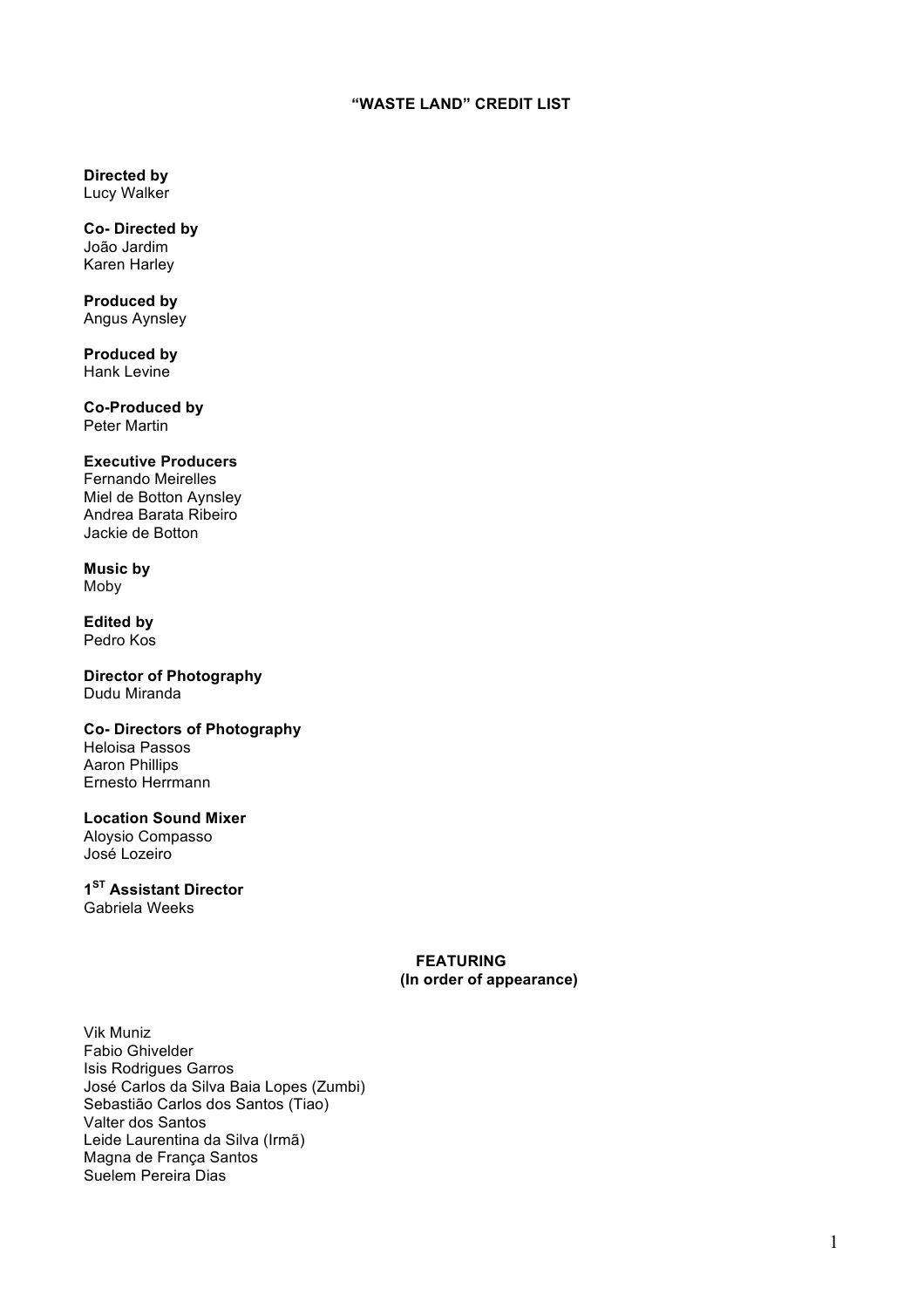#### **ALSO FEATURING**

Jo Soares Ben Ruggiero Janaína Tschäpe Lúcio Vianna Alves Carlos Eugênio Coutinho Figueiredo Geraldo da Silva Oliveira (Brizola) Alba Valeria Gloria Cristina dos Santos Joao de Almeida Luis Clara Elis Freitas dos Santos Idenise Maria de Freitas Daisy Santos Soares Carlos Santiago (Carlão) Heberth Mendes Sobral Giovani José dos Santos Costa Formiga Wildlene Pereira Archanjo Carla Simone dos Santos André Santos Correia (Russo) Caio Pereira Dias Cauane Pereira Dias Lorena Pereira Dias Vera Lúcia Pereira Nilson José dos Santos Oswaldo Ferreira da Silva (Velhinho) Gabriela Weeks Brooke de Ocampo Bruno Vicente Lopes Muniz Ana Rocha Simon de Pury Anderson da Conceição (Funabem) Davi de França Santos Lucy Cândido de Moraes Rosemary Ferreira de Souza (Rose) Sergio Raylland Fereira Rayelle Fernanda Ferreira Machado Rayelle Suênia da Costa Guimarães Sergio Raylland Ferreira Rayane Suênia da Costa Guimarães Rian Eric Palhares da Paz Rosilane da Silva Palmares (Neném) Maria Aparecida Faria Neli Laurentina Faria Raíssa Laurentina da Silva Gênesis Leonel da Silva Diane Leonel da Silva Richard Ferreira da Silva Ana Paula Leonel do Amaral Andriele da Silva Gervasio Gabriela Peixoto dos Santos Mayra Leonel Dorido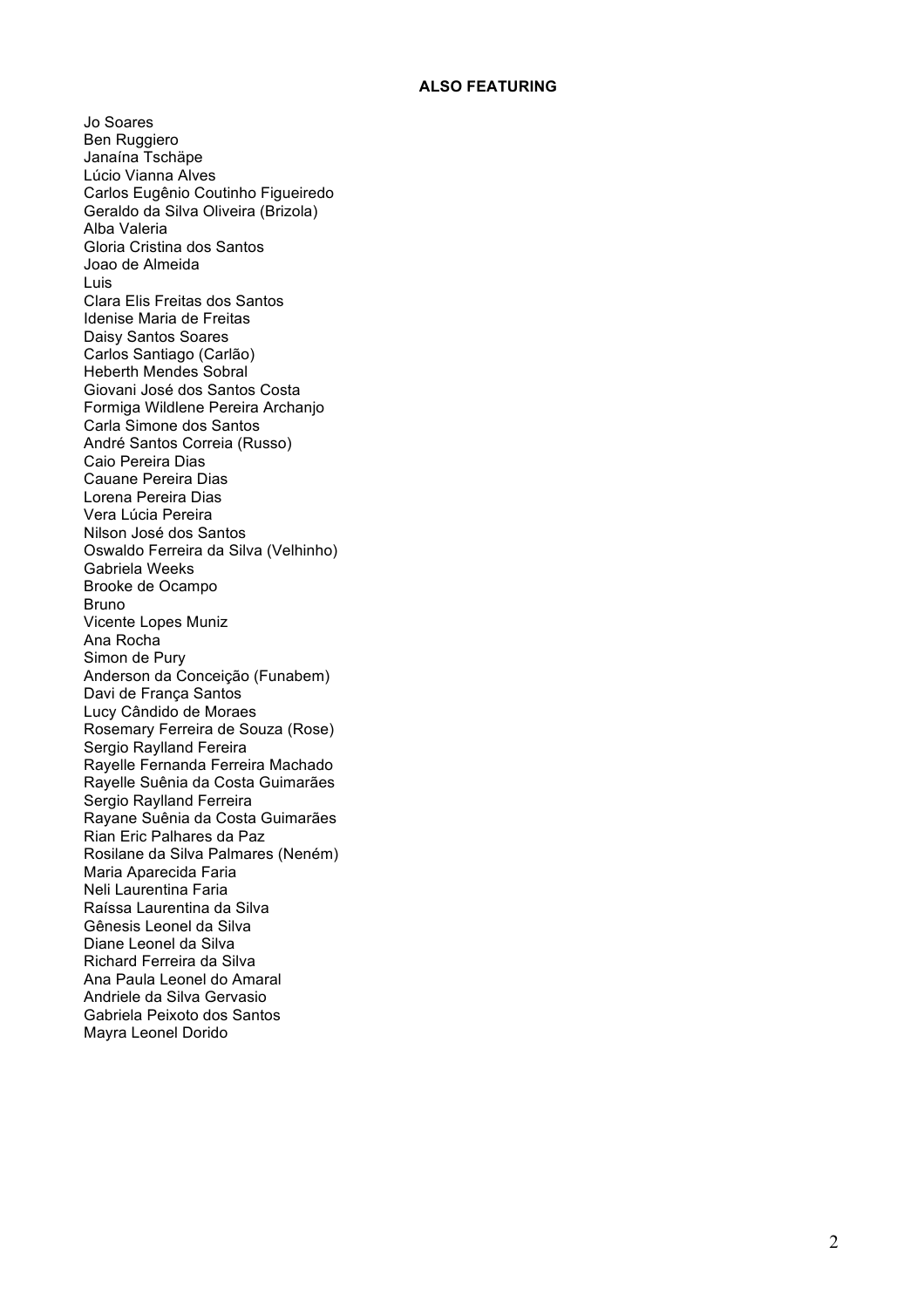**Line Producers**  Andrea Armentano Bianca Corona

**Line Producer Assistant**  Francisco Puech Leão

**Production Coordinator**  Cristina Abi

**Production Coordinator Assistant**  Rogério Jacyntho

**Legal and Business Affairs** Carolina Moraes Claudia Büschel

**Lawyers** Gilberto Toscano Helena Rocca

**Financial Director**  Esli Leal da Cruz

**Financial Manager**  Lia Pini

**Controllers** Bruno Santana Elaine Gouvea

**Director of Vik Muniz studio in Brazil** Fabio Ghivelder

**Research** Renée Castelo Branco

**Research Assistant** Rafael Vargas

**Production Manager** Karla Bastos Mariana Cassa

#### **Production Assistant**

Giulia Setembrino Luana Quaglia de Carvalho Marcelo Dias Paloma Marquez Rô Borges Wendell Piu

### **Additional Cinematography**

Fabio Ghivelder Kika Cunha Manuel Águas Peter Martin

**1st Camera Assistant**

Amara Barroso Fabio Villela Serfaty Gustavo Pessoa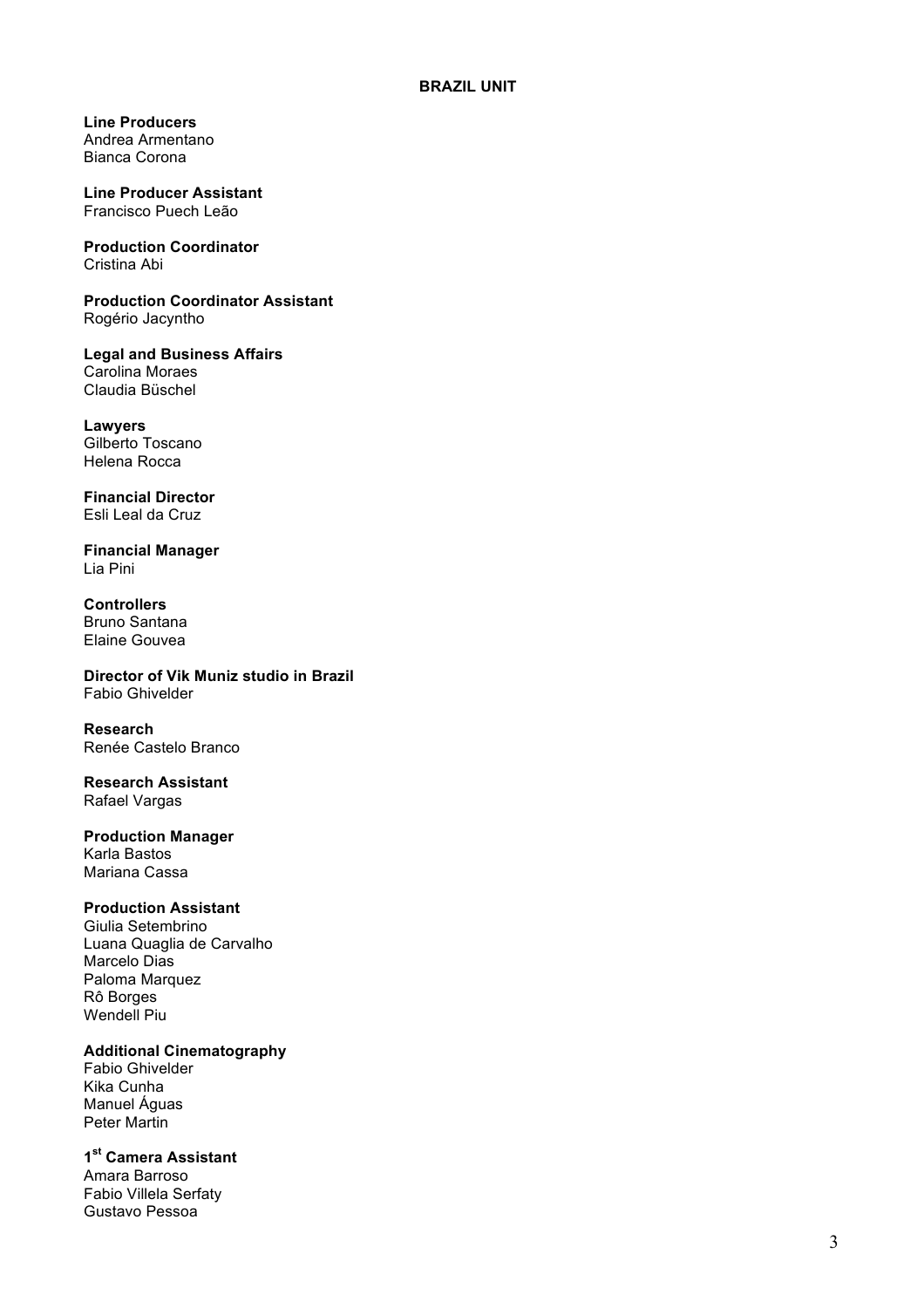Kika Cunha Pablo Hoffman Pedro Faerstein

# **2nd Camera Assistant**

Fernanda Brito Luz Guerra

### **Logger**

Luiz Eduardo Richard Villela Michelle Nobre Dias Rafael Nunes Vladimir Mancebo Carneiro

#### **Additional Location Sound Mixers**

Heron Alencar Paulo Ricardo Paulo Ricardo Nunes Vanilton dos Santos (Vampiro) Zezé d' Alice Cristiano Maciel

## **Still photographers**

Fabio Ghivelder Camila Girardelli

### **Electrician**

Luiz Antônio Barreto Doria Francis Ferreira de Souza Lourival dos Santos

### **Key Grip**

Edgar Mujica Paulo Fernandes Miranda (Doquinha)

# **Grip Assistant**

André Luis de Andrade Joabi

**Jimmy Jib Technician**  Leandro de Souza

#### **Jimmy Jib Assistant** Daniel Henrique Cardoso

### **Suppliers**

Aion Cine Apema Brian Camera 2 Camera 2 Ilha 2 Marcio Melges **Quanta** Rogério Simtek Sunshine

# **Security**

Olimpio Britto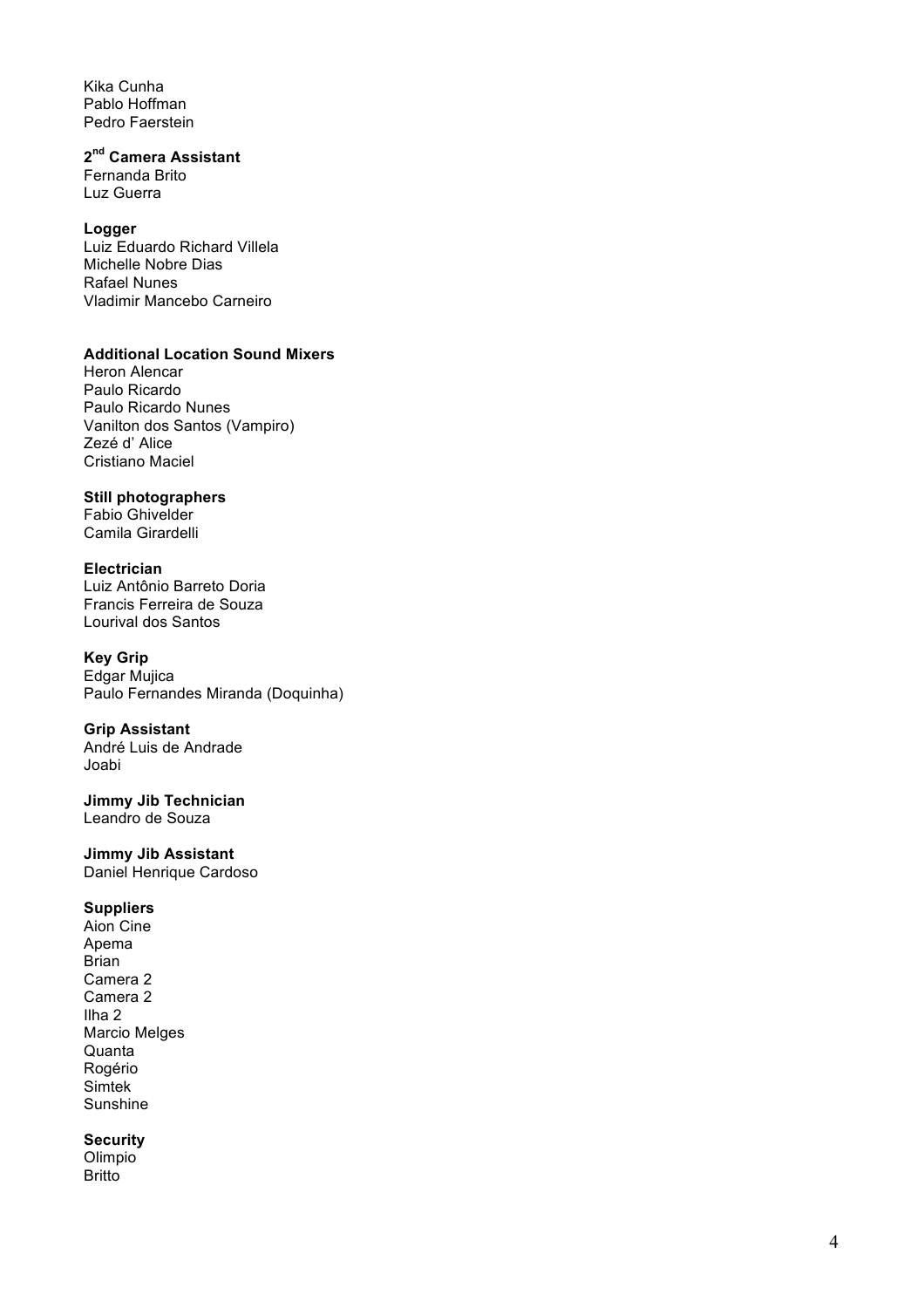**Insurance** Apoio Seguros

**Film provided by** Kodak

**Lab & Transfer** Casablanca

**Archive footage clearances** Paulo Machline

### **Drivers**

Adriano Alexandre Moreira Rosa Antônio Carlos Prata da Silva Benjamin Costa Bienvenido Diaz Carlos Augusto da Silva Enéas Pinto da Silva, Felipe Santiago Corrêa Francisco Vieira Rocha Gilson Salviano da Silva Ismail Macedo Jorge Bonaud de Souza José Airton de Sales Luna José Bernardo Neto José Ilidio Moreira José Roberto Médice Luis Carlos Netto (Cacalo) Luiz Carlos Ribeiro Mourão Maurício da Conceição Miratânio José Paulo Henrique Linhares Paulo Maurício Barros de Almeida Renato Padilha Algim Ronaldo Lefebvre Neves Sandro Meneguelli

**UK UNIT**

**Line Producer** Alex Moreno

**Production and Post-Production Manager** Nour Wazzi

**Legal and Business Affairs**  Sophie Ollivier

**Development Executive to Almega Projects**  Shirine Best

**Legal Services to Almega Projects** Jonathan Blair of Michael Simkins LLP

**Additional Legal Services to Almega Projects** Marcos Alberto Sant'Anna Bitelli and Thiago Mendes Ladeira of Bitelli ADVOGADOS Patricia V. Mayer of Mitchell Silberberg & Knupp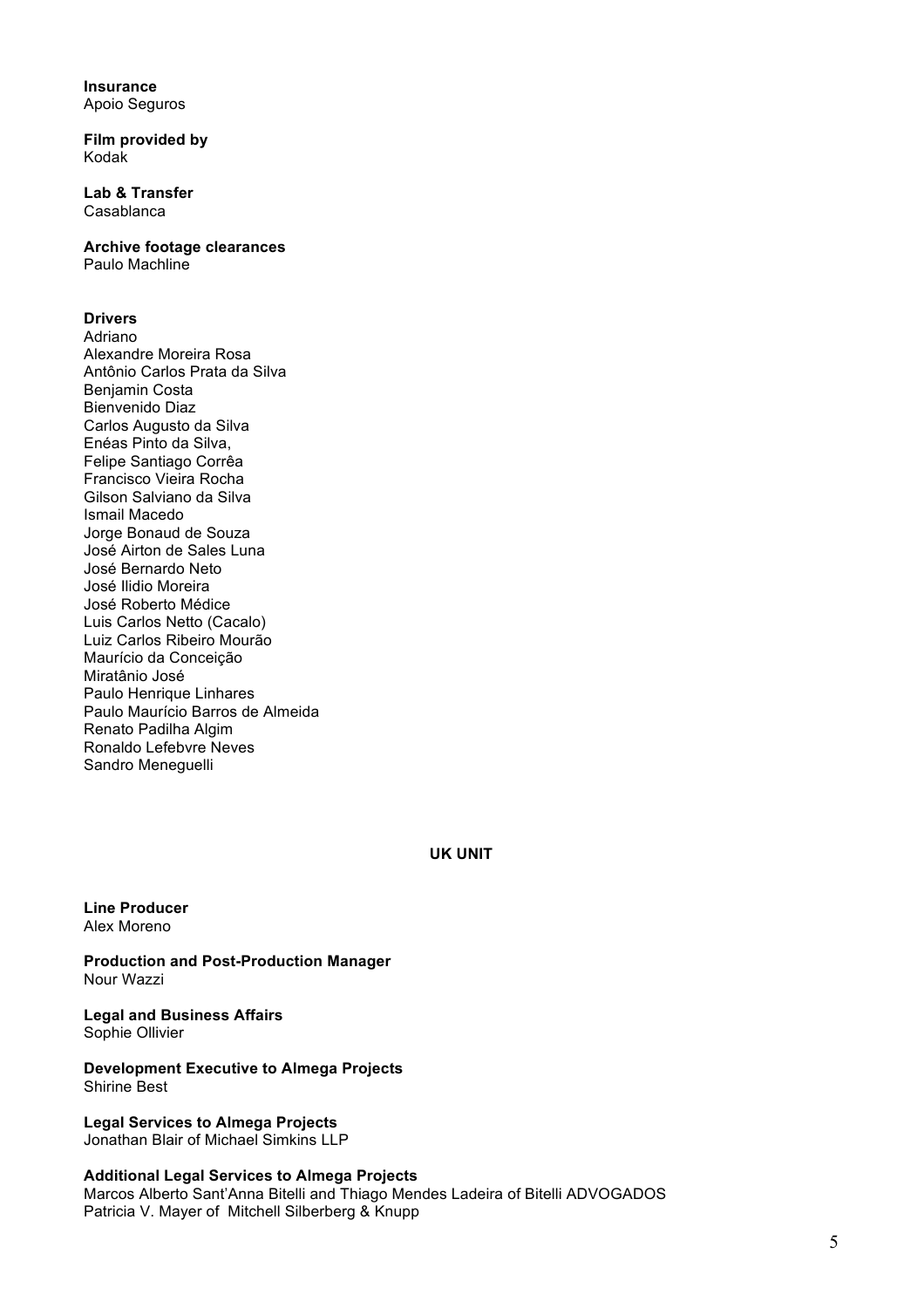**Accountants to Almega Projects** Malde & Co

**Production Assistants** Sophia Morphew Eleanor Emptage

**Camera Operator** Rob Wilton

**Steadycam Operator** Barny Davis

**Camera Assistant** Bruno Martin

**1st Camera Assistant**  Geo Geraint

**2nd Camera Assistant** Nick Pollazo

**3rd Camera Assistant/ Logger** Mark Yeshin

**Logger (HVX200)** Jason Hall

**Camera Grip** Nobby Roker

**Location Sound Recordist** Ludovik Lasserre

**Drivers** Humphrey Hardwicke Luke Price

**Translating Services** Adriana Rouanet

**Promo Editor** Mark Purnell

**Camera Equipment Suppliers**  Videoeurope VMI Optical Support

**Sound Equipment Suppliers** Better Sound

**Car Suppliers** Express Rent - a -Car Ealing Autos Ltd

**Insurance** AON Commercial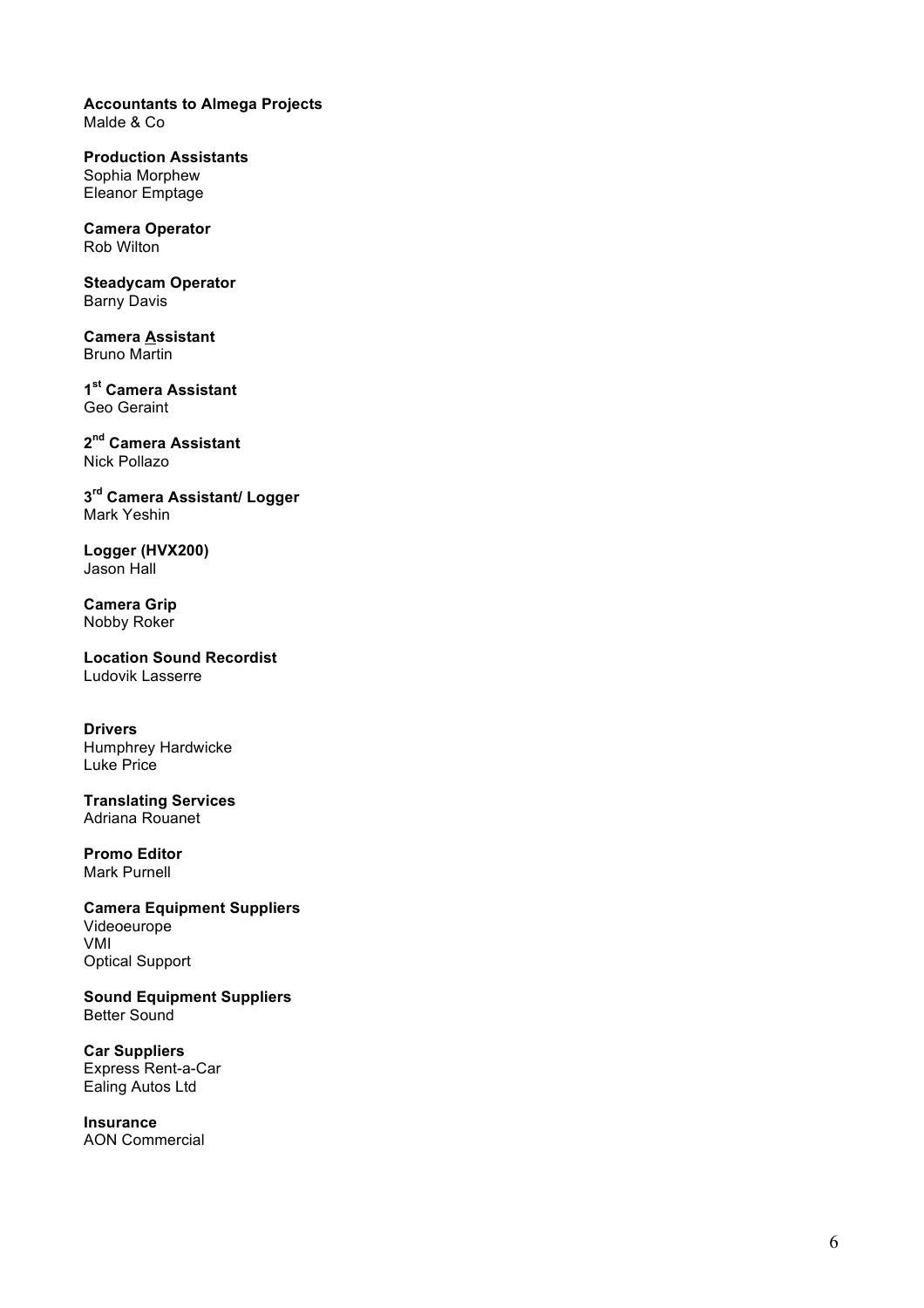**Associate Producer**  Emilia Mello

**Production Manager**  Mahyad Tousi

**Manager of Vik Muniz Studio in New York** Erika Benincasa

**Production Assistant** Faz Kashani

**Camera Assistant** Hyla Scopitz

**Location Sound Recordist** Mahyad Tousi

#### **POST PRODUCTION**

**Post-Production Supervisor** Tiago Arakilian

**Post-Production Consultant** Titânio Produções

**Post Production Assistants**  Maicon Barcellos Raissa Albuquerque

**Licensed Footage** Paulo Machline

### **Assistant Editors**

Flávia Gonçalves Fabian Remy Samy Waitzberg

**Re-Recording Mixers** Samuel Lehmer

Gary Alexander

**Sound Editor** Patrick O'Sullivan

**Post Sound Manager** Michael Sable

**Post Sound Services** Indie Sound

**Re-Recording Facility** Lotus Post

**Facility Engineer** Kevin Rittner

**Titles by**  PanOptic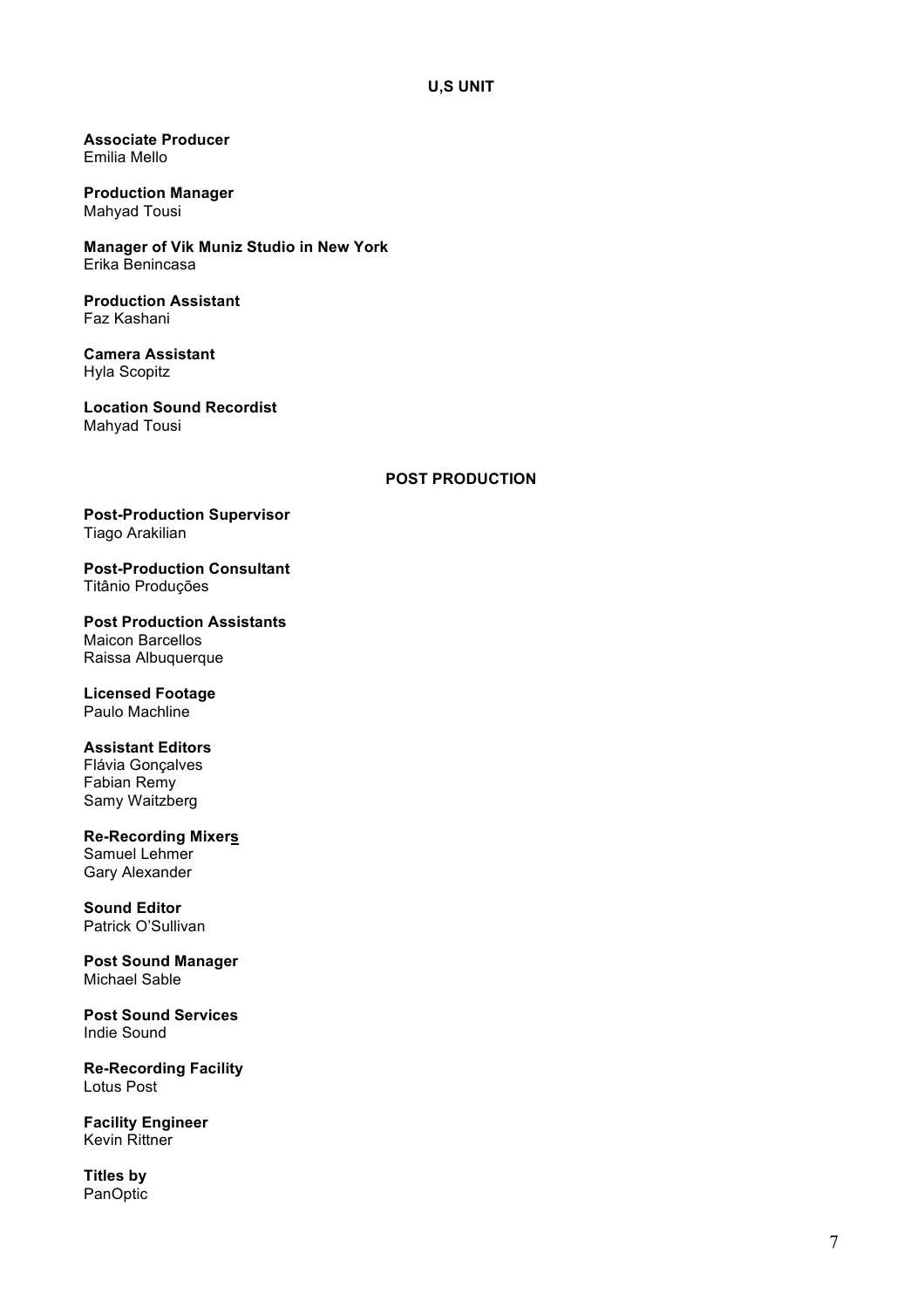**VFX Creative Director** Gary Breslin

**VFX Producers** Forrest Heidel Maria Catherine Sandoval

**VFX Retoucher** David Breslin

**Design Layout** Raphael Zwyer

### **Dialogue Transcription/ Translation**

Olivia Wolfe Carla Madeira Beatriz Franco Carlos André Oighenstein Joana Galetti Joca Vidal Mauro Blanco Fernanda Almeida Rocha Cassio Tolpolar Andre W. Esteves

**Image Post Production** Estudios Mega

**Manager** Eron Cardoso

**Project Manager** Tony Viegas

**Project Supervisor** Leo Moraes

**Project Coordinator**  Bruno Cysne

**Staff** Beth Carvalho

**Digital film Technician** Junior Laks

**Final Cut Operator** Thiago Pinto

**Online editor / Scratch** André Pantoja

**Dailies Colourist** Hebert Marmo

**Dailies Assistant** Moacyr Paganotti

**Manager**  Gustavo Loureiro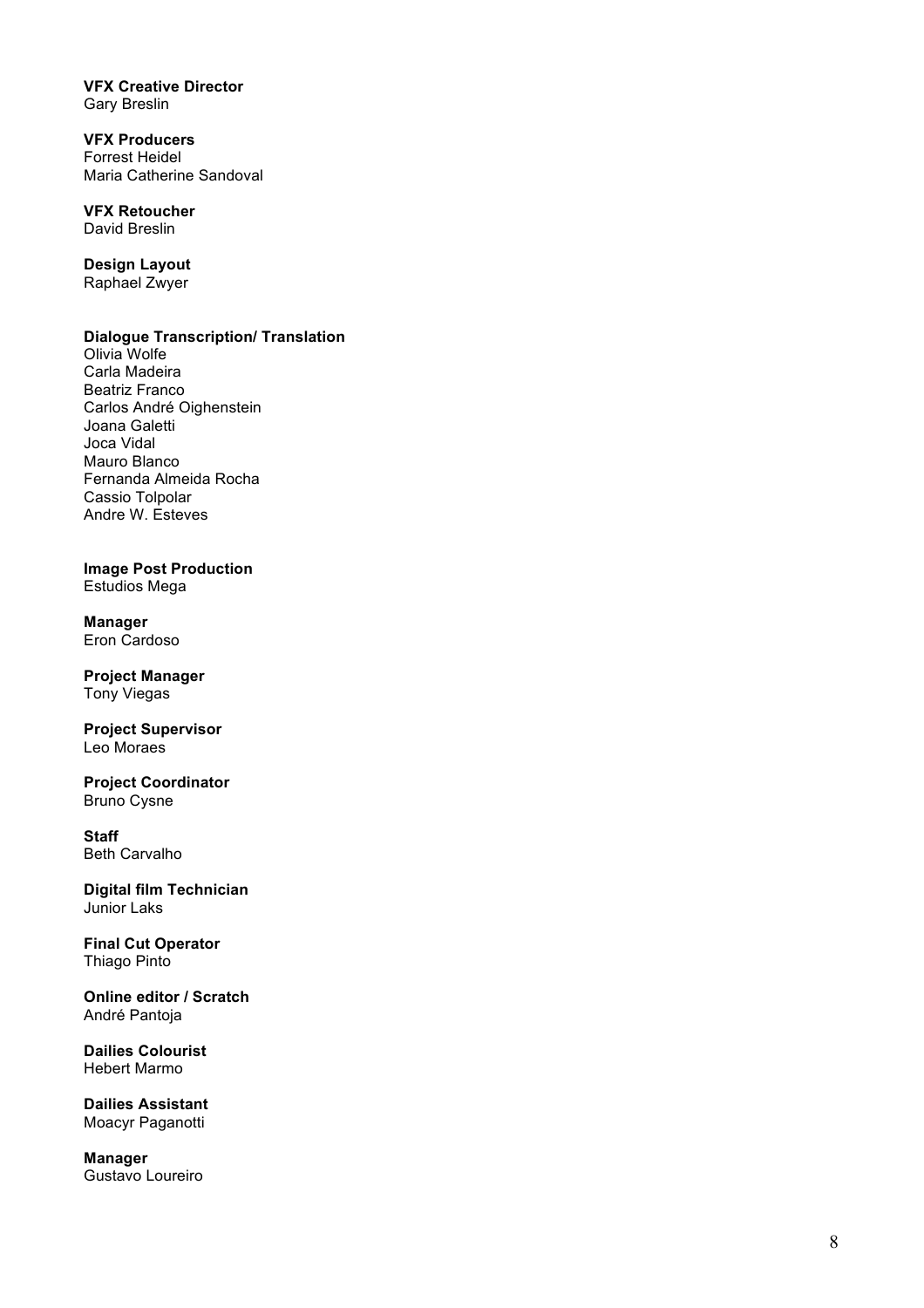**Digital to film transfer by**  Alpha Cine Labs, Seattle

**Digital Film Services** Marc Brown Bevin Flynn

**Sr. Color Timer** Bill Scott

**Digital Film Producers** Janaat Gargi Caroline Colon

#### **SPECIAL THANKS TO (in alphabetical order)**

ACAMJG – Associação dos Catadores de Aterro Metropolitano de Jardim Gramacho Akravlith Tesvisarn Alex Bellos Alex Wharton Alexandre Freitas Mariano (Gordinho) Allan Moyle Ana Carla Nistaldo Ana Paula Correia Ana Paula de Souza da Silva Anderson da Conceição (Funabem) Andrea & Quinten Dreesmann Angela Nobrega Fonti - Diretora-Presidente COMLURB Anne Marie Russel Antônio Carlos Fernandes Santos Aranka Matits Ariel Childs (Phillips de Pury & Company) ART OFFICE SHIOBARA Arto Lindsay Ashram Galactica ATERRO METROPOLITANO DE JARDIM GRAMACHO Baltic Centre for Contemporary Art (BALTIC) Batman Zavareze Beadie Finzie Beth Walker Ben Ruggiero Brian Johnson Brian McBride **BritDocs** Brooke de Ocampo Bruna Cristina dos Santos Cunha Carla Simone dos Santos Carlos Faria Carlos Eugenio M de Figueiredo - Coordenador de Projetos da Diretoria Técnica e Industrial COMLURB Carol K. Anthony CASA DAROS Catalina M Toro Charles Fabius Charles Griffin Charlotte Mickie Chiyoko Tanaka Christine Ravet Claiton da Silva Clare Walker Claudia Cortes (Vik Studio) Claudia Simone dos Santos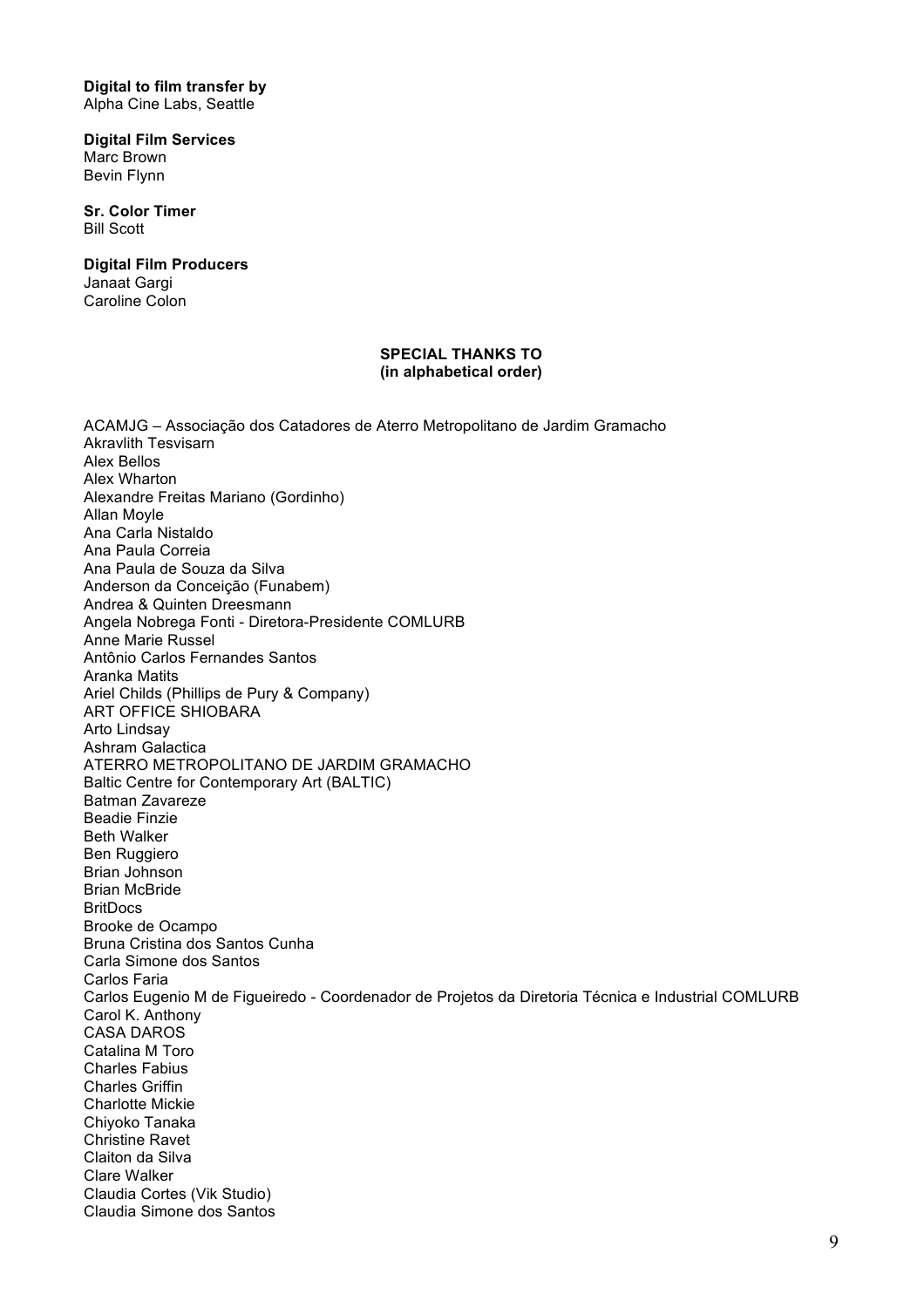Club Lovestory Sao Paulo **COMLURB** Cosme Eduardo Ferreira Alves Courtney Nichols Dan Gaze (Phillips de Pury & Company) Dan Kern Danilo Almeida Daniel Oliveira da Silva Davi da Silva Death's Door, Wisconsin D.E.F. Artist Management Denilson de Freitas Almeida DEPINNA NOTARY PUBLIC Dermott Downs DJ Olive Elaine da Silva Morais Eliane Noce Eli Leland Emma Walker Eric Aynsley Eric Bryant Eric Harle (D.E.F. Artist Management) Eva Respini PS1- MOMA Fasano Hotel Frank Wuliger GALERIA FORTES VILAÇA GALERIE XIPPAS Gaspar Muniz Geraldo da Silva Oliveira (Brizola) Gero Gerusa Maria dos Santos Giovani José dos Santos Costa Gloria Cristina dos Santos GRIFFIN EDITIONS Groundworks Coffee Hannah Whitaker Hari Kunzru Holly Becker Hyla skopitz IBISS - Instituto Brasileiro de Inovaçãos em Saúde Social Ilda Santiago Iraci Louçana Dutra Ismael Rodrigues de Souza (Paulista) James Purnell James Healy JANAÍNA TSCHAPE STUDIO Jennifer Aynsley Jess Search Joann Kim Joe Hewlett (Phillips de Pury & Company) Joe Rogers Joel Leoschke Jonathan Gray José Ambrósio José Eduardo Matos José Henrique Penido Monteiro - Assessor da Diretoria Técnica e Industrial COMLURB José Mauro Vaz da Silva - Driver to Angus Aynsley (Rio de Janeiro) Julian Cautherly Lakshimi Mohandas Lauren Hinkson Lawrence Mattis Lenora Vasconcellos Lloop Lucas Blalock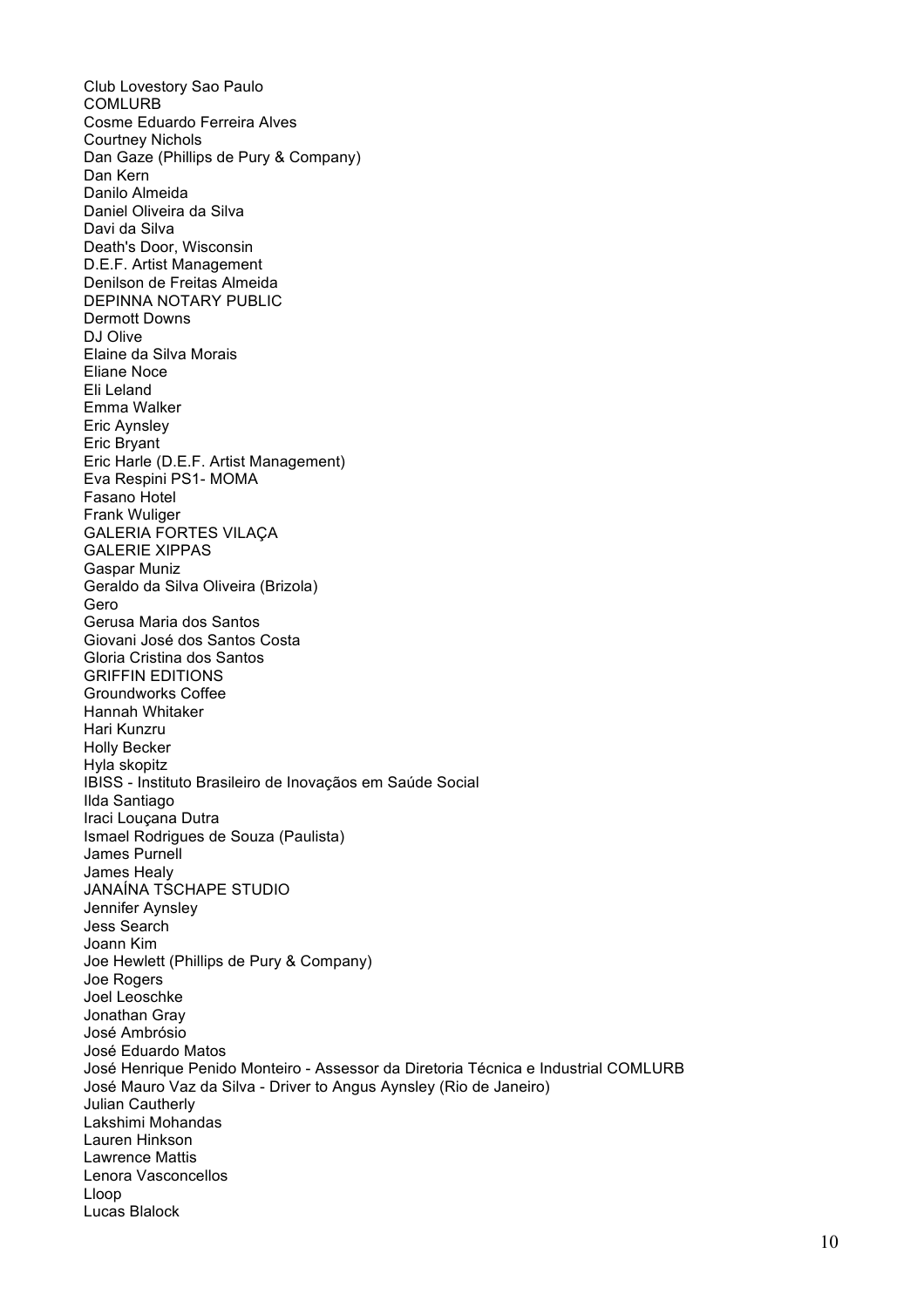Luiz Paulo Xavier de Sa Kelly Money Kirk Rudell Leonardo Domingues Liedjane Almeida Silva Luca Fasel Lúcio Vianna Alves - Gerente Aterro de Jardim Gramacho Lucy Cooke Luis Carlos dos Santos (Carlinhos Fumô) Luiz Henrique Valério da Silva MAM – Museu de Arte Moderna do Rio de Janeiro Marc Caruso Marcelo Dias Marcelo Francisco Araújo Marcelo Gomes Marcelo Santiago Regis Marcus McDougald Marco Antônio Guedes Marcos Prado Maria Celeste de Oliveira Muniz Maria da Conceição Pereira dos Reis Mark Seiltz (Phillips de Pury & Company) Marlon de Souza Câncio (Ninho) Martin Emil Buchner (Depinna Notary Public) Marty Bales (D.E.F. Artist Management) Masashi Shiobara Meg Thomson Michael Hue -Williams Miyoko Hoshino Moby Nanko G. van Buuren (IBISS) Nick Broomfield Noah Cowan O Grivo Olivia Wolf Olivier Diggins (Phillips de Pury & Company) Olivier R. Clement Once 11 PACO DAS ARTES Paulo Machline PEREIRA MÁQUINAS E METAIS PHILLIPS DE PURY COMPANY P.S. 1 MoMA Rafaela Seda Regina da Silva de Mello Renato César dos Santos Ricardo Sardenberg Robert West Robin Nagle Robyn Probin Rodman Primack (Phillips de Pury & Company) Rogério Cipriano Rosemary Ferreira de Souza Saar Klein Sandra R do Amaral (Depinna Notary Public) Sarah Baptiste (Phillips de Pury & Company) Sean Cleary (Phillips de Pury & Company) Seth Grossman Seu Jorge SIKKEMA, JENKINS & CO. Simon de Pury (Phillips de Pury & Company) Siobhan O'Connor (Phillips de Pury & Company) SOLOMON R. GUGGENHEIM MUSEUM, NY Sophie Walker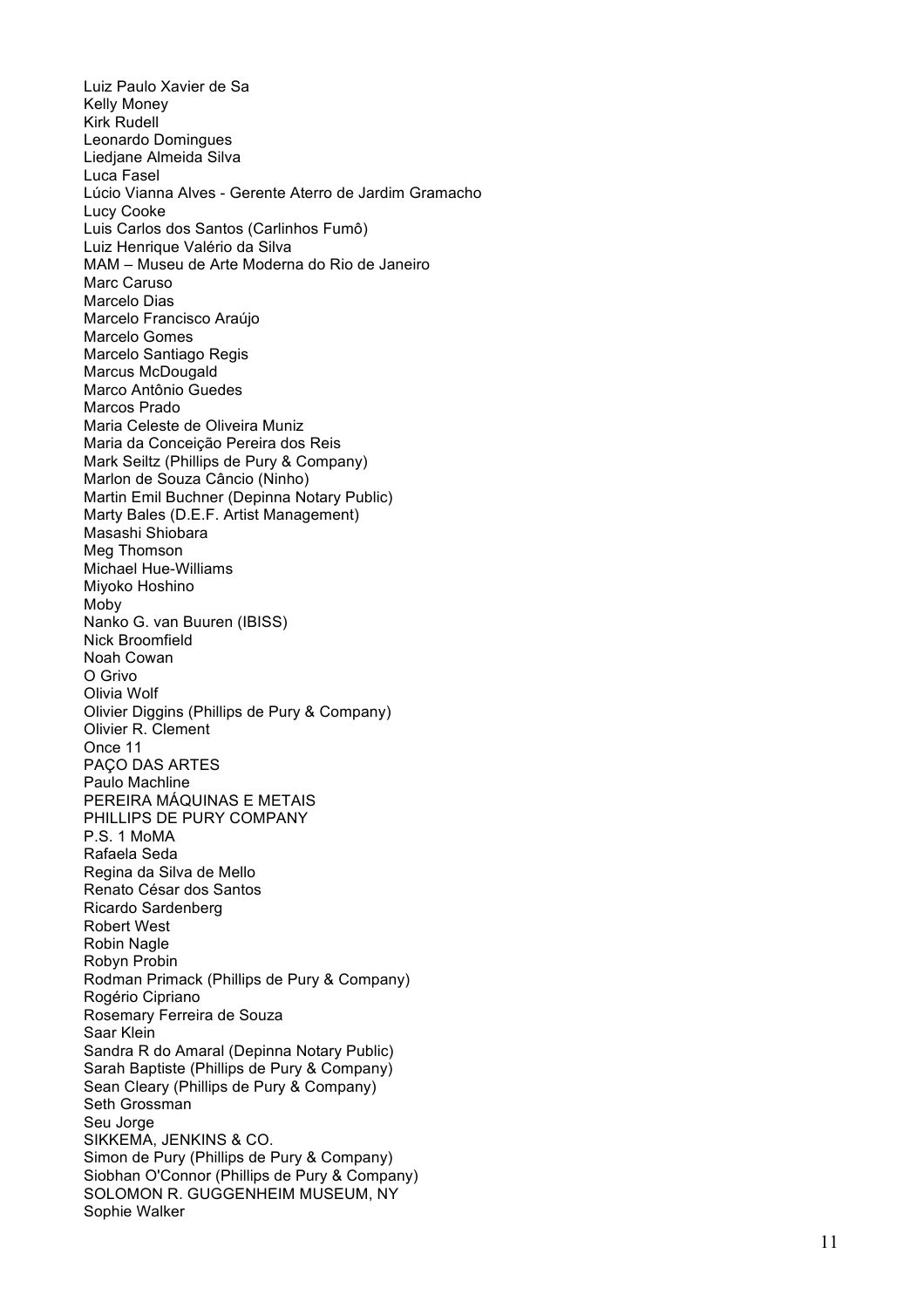Stanley Buchthal Stars of the Lid Steve Yasui Susanna Kleeman Taissa & Andrea Guffanti Talia Aynsley Tanya Selvaratnam The chickens and humans of the Republic of Chiyokostan The Four Musketeers TOKYO WONDER SITE (TWS) Tyger Tholstrup Uilson Paula da Silva Valéria Pereira Bastos - Assistente Social Aterro Sanitário de Jardim Gramacho Vera Chevalier - Projeto Reciclagem Solidária Vicente Lopes Muniz VIK MUNIZ STUDIO, NY VIK MUNIZ STUDIO, RIO Viviane da Silva de Mello We**™** Wildlene Ferreira Archanjo (Formiga) Working Films Yumiko Shinohara Zachary Aynsley Zeca Pereira

#### **ARTWORK**

#### **Andy Warhol**

*Nine Multicolored Marylins* and*The Scream* © The Andy Warhol Foundation for the Visual Arts/Artists Rights Society (ARS), New York/DACS, London 2010

### **Jean-Michel Basquiat**

« Untitled » © The Estate of Jean-Michel Basquiat/ADAGP, Paris/DACS, London 2010

#### **Picasso**

*« Woman ironing » 1904* © Succession Picasso/DACS, London 2010

#### **Damien Hirst**

*« Pharmacy »1992* and « *Superstition »* © Damien Hirst/DACS 2010

#### **Gavin Turk**

*Tip n°2* © Gavin Turk Courtesy of Riflemaker

### **Franz Gertsch**

*Patti Smith IV* © Franz Gertsch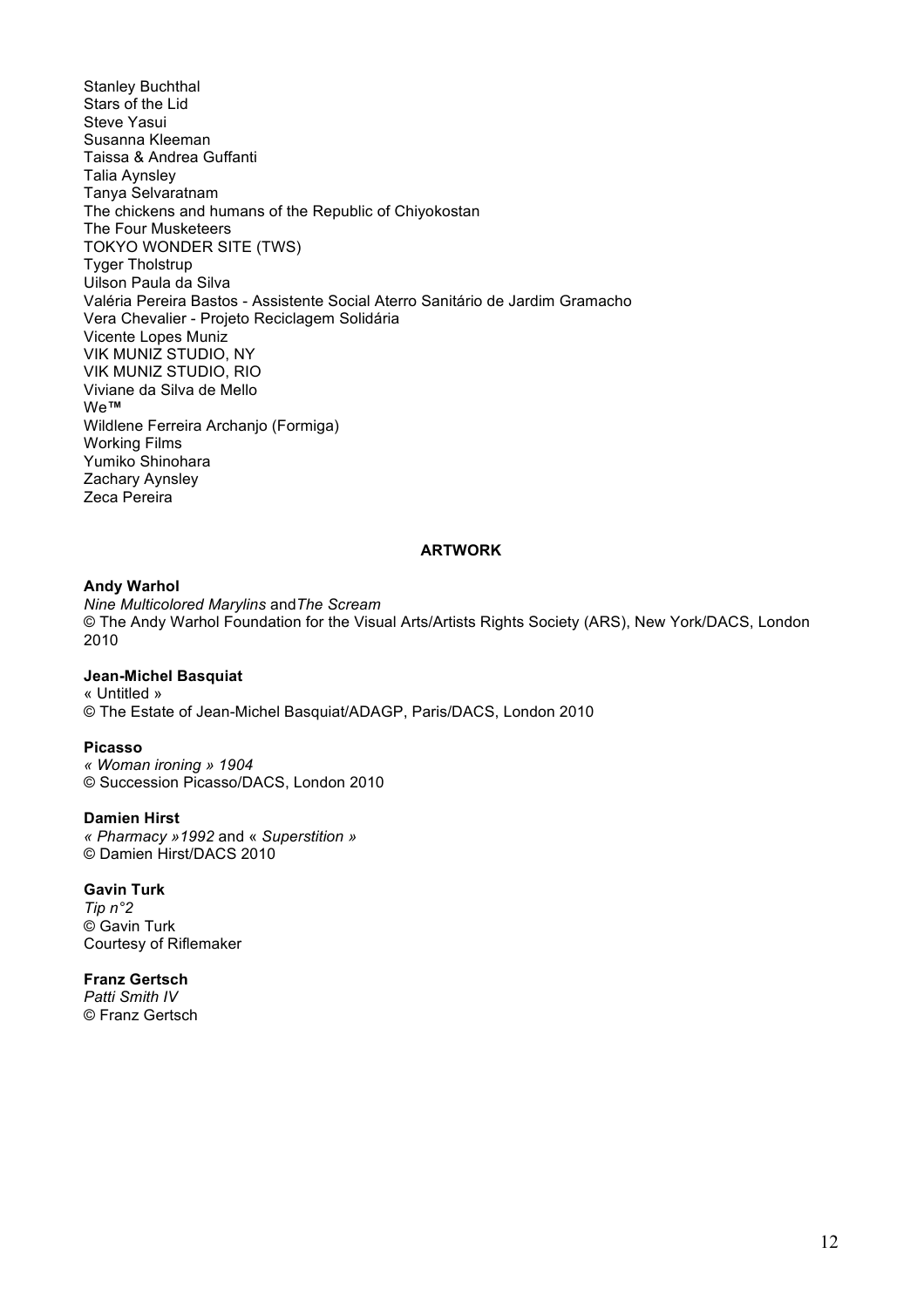### **MUSIC**

**"Isolate"** Written by: Moby Performed by: Moby Produced by: Moby Moby appears courtesy of © Little Idiot Music Published By Richard Hall Music, Inc Administered By Kobalt Music Publishing Limited

### **"Not Sensitive"**

Written by: Moby Performed by: Moby Produced by: Moby Moby appears courtesy of Mute Records Ltd © 2005 Warner –Tamerlane Publishing Corp. (BMI) and the Little Idiot Music (BMI) All Rights Administered By Warner-Tamerlane Publishing Corp. All Rights reserved

### **"Aerial"**

Written by: Moby Performed by: Moby Produced by: Moby Moby appears courtesy of Mute Records Ltd © 2005 Warner –Tamerlane Publishing Corp. (BMI) and the Little Idiot Music (BMI) All Rights Administered By Warner-Tamerlane Publishing Corp. All Rights reserved

### **"JLTF"**

Written by: Moby Performed by: Moby Produced by: Moby Moby appears courtesy of Little Idiot Music Published By Richard Hall Music, Inc Administered By Kobalt Music Publishing Limited

### **"Shot in the Back of the Head"**

Written by: Moby Performed by: Moby Produced by: Moby Moby appears courtesy of Little Idiot Music Published By Richard Hall Music, Inc Administered By Kobalt Music Publishing Limited

#### **"Swear"**

Written by: Moby Performed by: Moby Produced by: Moby Moby appears courtesy of Mute Records ltd © 2005 Warner –Tamerlane Publishing Corp. (BMI) and the Little Idiot Music (BMI) All Rights Administered By Warner-Tamerlane Publishing Corp. All Rights reserved

### **"Overland"**

Written by: Moby Performed by: Moby Produced by: Moby Moby appears courtesy of MUTE Records ltd © 2005 Warner –Tamerlane Publishing Corp. (BMI) and the Little Idiot Music (BMI) All Rights Administered By Warner-Tamerlane Publishing Corp. All Rights reserved

#### **"Beautiful"**

Written by: Moby Performed by: Moby Produced by: Moby